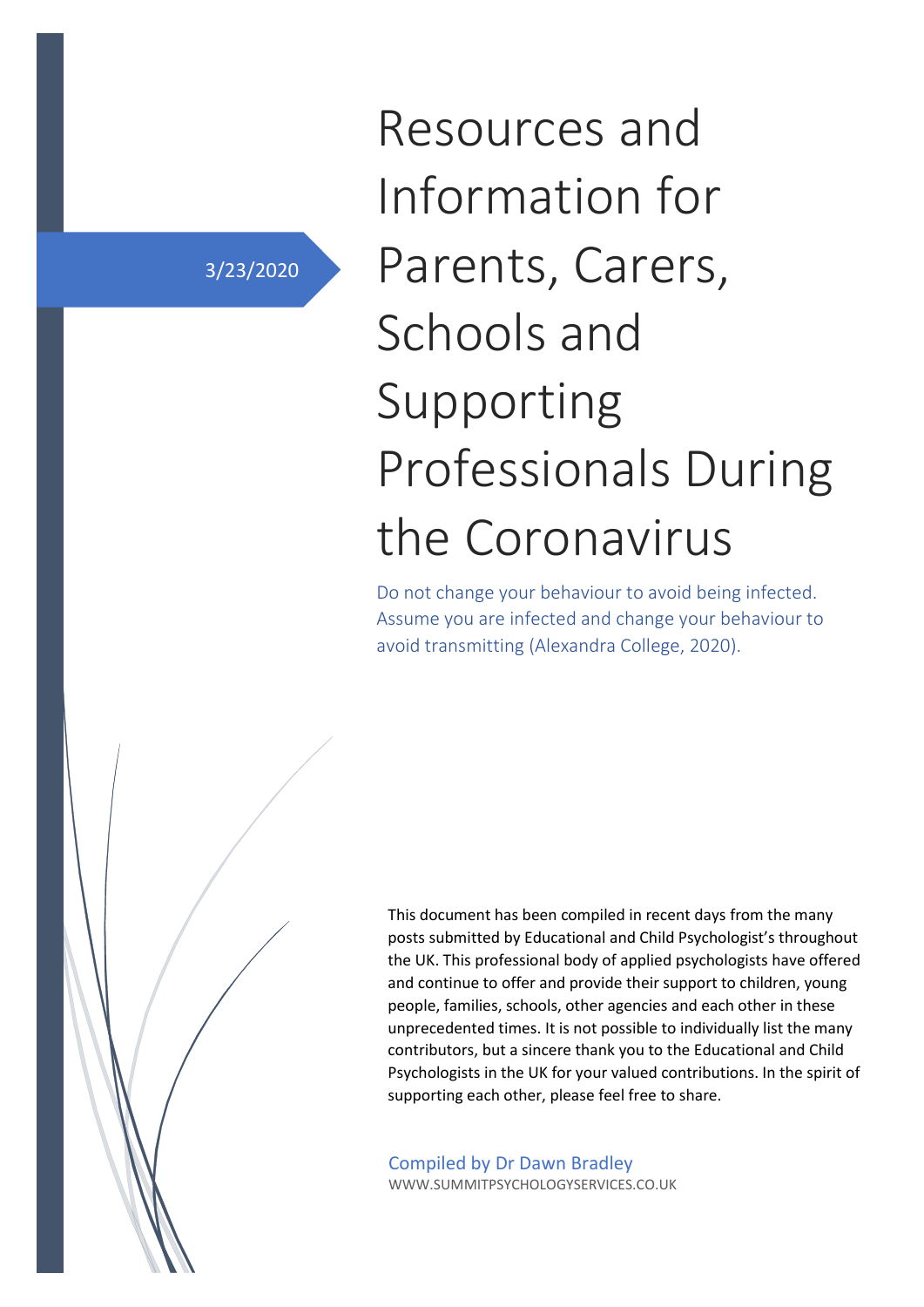*Talking to Children and Young People about the Coronavirus*

[The British Psychological Society: Talking](https://www.bps.org.uk/news-and-policy/bps-highlights-importance-talking-children-about-coronavirus) to your Children about Coronavirus

[Young Minds: Talking about the Coronavirus](https://youngminds.org.uk/blog/talking-to-your-child-about-coronavirus/)

[NSPCC: Anxiety and Talking about the](https://www.nspcc.org.uk/keeping-children-safe/childrens-mental-health/depression-anxiety-mental-health/) Coronavirus

[World Health Organisation: Information for Parents and Carers](https://www.who.int/docs/default-source/coronaviruse/helping-children-cope-with-stress-print.pdf?sfvrsn=f3a063ff_2) to Share

[Information for Adults from the Children](https://www.childrenscommissioner.gov.uk/2020/03/17/supporting-children-during-the-coronavirus-outbreak/)'s Commissioner

*Support and Resources for Parents/ Carers*

[Young Minds: Parents Helpline](https://youngminds.org.uk/find-help/for-parents/parents-helpline/)

[Council for Disabled Children](https://councilfordisabledchildren.org.uk/news-opinion/news/covid-19-support-and-guidance)

[Drug Use: Talk to Frank](https://www.talktofrank.com/)

Adams Psychology: [Coping, Resilience and Wellbeing](http://www.adamspsychologyservices.co.uk/coronavirus.html)

[3ppsychologies.com](https://3ppsychologies.com/2020/03/23/resources-52-covid-19-10-more-activities-for-home-you-are-not-alone/)

*Media for Children and Young People about the Coronavirus*

[Cartoon about the Coronavirus](https://www.brainpop.com/health/diseasesinjuriesandconditions/coronavirus/)

<https://www.bbc.co.uk/newsround/51861089>

<https://www.bbc.co.uk/newsround/51204456>

How Germs Spread [and why you Should Wash Your Hands](https://www.youtube.com/watch?v=I5-dI74zxPg&t=267s)

*Explaining the Coronavirus to Children*

Mind [Heart: I am the Coronavirus](https://660919d3-b85b-43c3-a3ad-3de6a9d37099.filesusr.com/ugd/64c685_319c5acf38d34604b537ac9fae37fc80.pdf)

[Explaining the Coronavirus: MENCAP](https://www.mencap.org.uk/sites/default/files/2020-03/Information%20about%20Coronavirus%20ER%20UPDATED%20130320%20SD%20editsAH.pdf)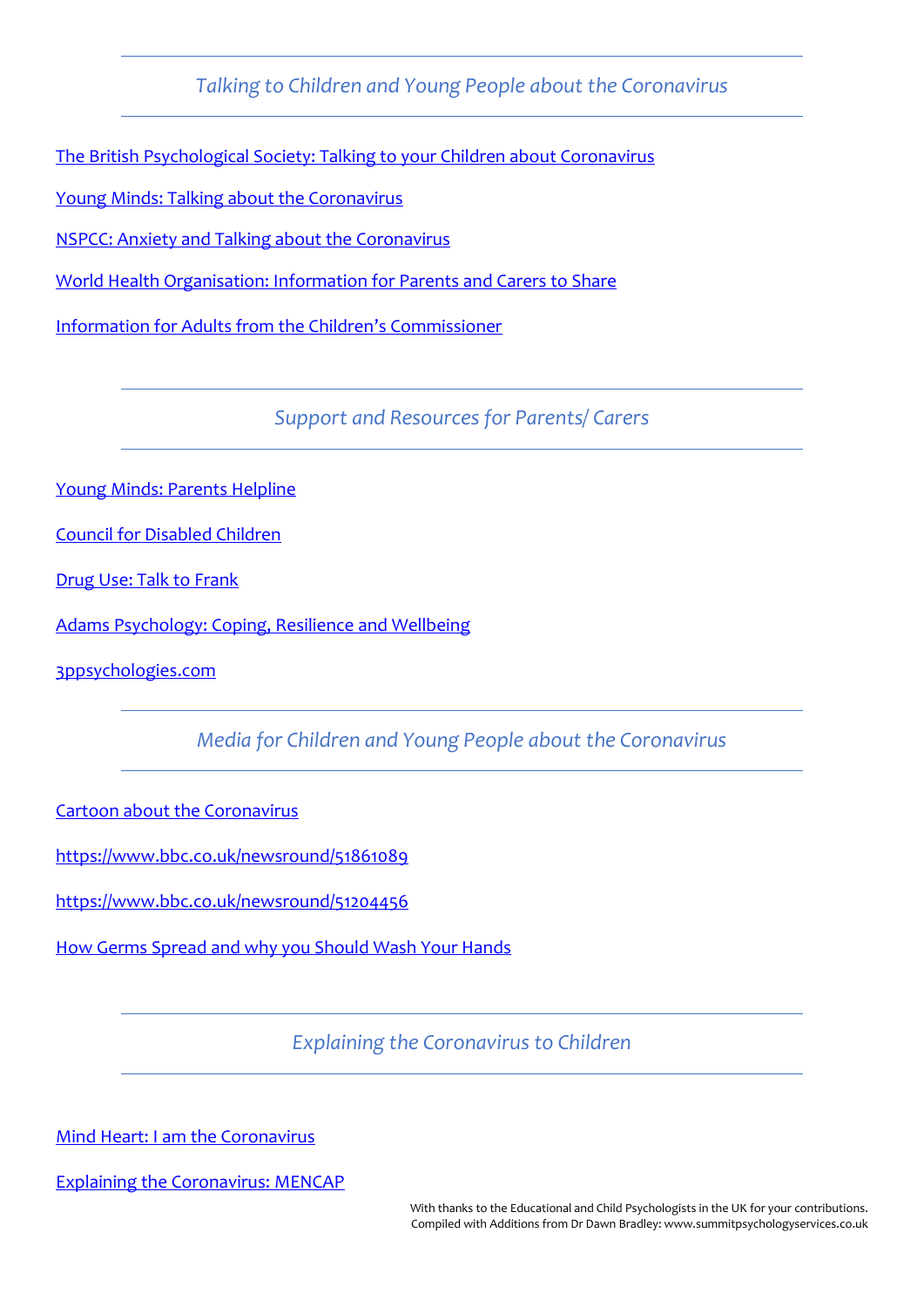*Information for Young People about the Coronavirus*

Coronavirus [Comic and Why you Should Wash Your Hands](https://www.npr.org/sections/goatsandsoda/2020/03/12/814414450/comic-i-spent-a-day-in-coronavirus-awareness-mode-epidemiologists-how-did-i-do?t=1585510620674)

[MIND: Coronavirus and Your Wellbeing](https://www.mind.org.uk/information-support/coronavirus-and-your-wellbeing/)

[Young Minds: What to do](https://youngminds.org.uk/blog/what-to-do-if-you-re-anxious-about-coronavirus/) if You're Worried about Coronavirus

Worry [and OCD: Coronavirus Survival Tips](https://www.ocduk.org/ocd-and-coronavirus-survival-tips/)

*ASC*

[Washing your Hands: Sensory Integration and Processing Needs](https://www.sensoryintegration.org.uk/News/8821506)

[Social Story by Carol Grey](https://carolgraysocialstories.com/wp-content/uploads/2020/03/Pandemics-and-the-Coronavirus.pdf)

[National Autistic Society](https://www.autism.org.uk/services/helplines/main.aspx) Helpline

*Help for Children and Young People*

[Childline](https://www.childline.org.uk/)

Support [Line: A Comprehensive list of Support Services for Young People](https://www.supportline.org.uk/problems/children-and-young-people-support/)

[Links: Websites for Young People Offering Information](https://www.youthaccess.org.uk/supernav/links) and Advice

[MIND: Contacts for Young People](https://www.mind.org.uk/information-support/for-children-and-young-people/useful-contacts/)

[NHS Helplines](https://www.nhs.uk/conditions/stress-anxiety-depression/mental-health-helplines/)

*Mindfulness / Relaxation*

With thanks to the Educational and Child Psychologists in the UK for your contributions. Compiled with Additions from Dr Dawn Bradley: www.summitpsychologyservices.co.uk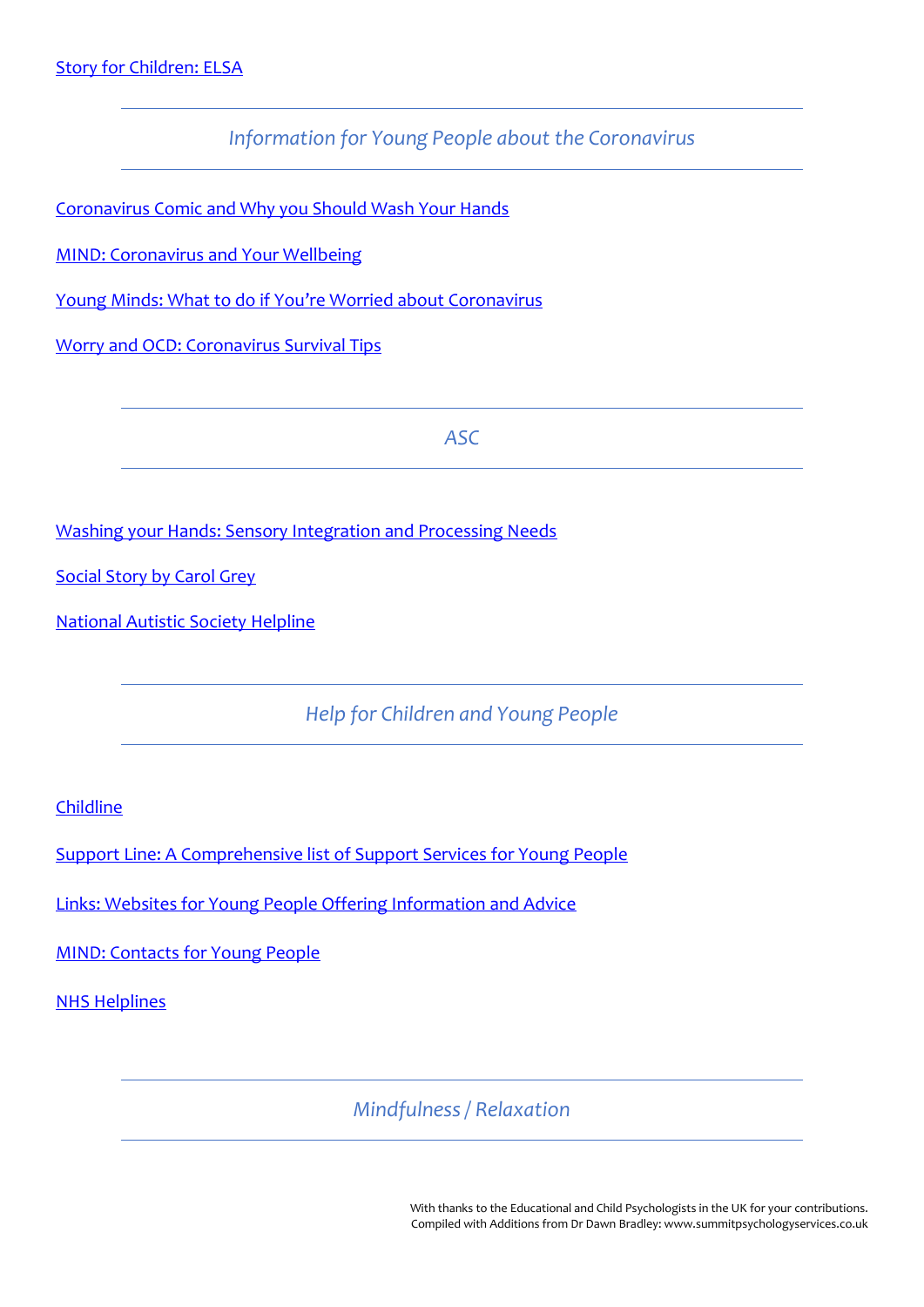Explanation of Anxiety, '[The Guard Dog and the Owl](https://www.youtube.com/watch?v=so8QN9an3t8)': Cosmic Kids Zen Den (Primary)

[Mindful Schools: Free Mindfulness Classes for Young People and Children](https://www.mindfulschools.org/free-online-mindfulness-class-for-kids/)

[Free Mindfulness Resources from Calm.com](https://www.calm.com/blog/take-a-deep-breath)

Puppy Mind: A [Story to Help Young Children Manage their Thoughts](https://www.youtube.com/watch?v=Xd7Cr265zgc)

Be the Pond: A [Short Meditation for Young Children to Help](https://www.youtube.com/watch?v=wf5K3pP2IUQ) Manage Emotions by Cosmic Kids

[Movement Meditation for Children who Need to Move: Smiling Minds](https://www.youtube.com/watch?v=buPuB4Sa0zU)

[Meditations from Calm.com](https://www.calm.com/blog/take-a-deep-breath?utm_medium=email&utm_campaign=715072-free-mindfulness-resources-from-calm&utm_source=lists%2F51225-Ultimate-LoveLife-Makeover-Summit&simplero_object_id=su_eWE1de2opeEQMZhT61XBFMVm)

*Bereavement and Grief*

[Winston's](https://www.winstonswish.org/) Wish

[Child Bereavement Network](http://www.childhoodbereavementnetwork.org.uk/)

<https://www.cruse.org.uk/get-help/coronavirus-dealing-bereavement-and-grief>

**Recommended Books (Barbara Petrie: Specialist Senior – Retired)**

**Books for Children and Adults to Read Together The Day the Sea Went Out and Never Came Back.** Margot Sunderland and Nicky Armstrong. (Therapeutic story). **Someone Has Died Suddenly.** Mary Williams. (www.suddendeath.org) **The Secret C: Straight Talking About Cancer**. Julie A.Stokes OBE (www.winstonswish.org.uk) **Muddles, Puddles and Sunshine.** (Activity book) Diana Crossley

**Books for Younger Children (Nursery and KS1) Goodbye Mousie.** Robie H.Harris **When Uncle Bob Died**. Althea **Dear Grandma Bunny**. Dick Bruna **Badgers Parting Gifts**. Susan Varley **Always and Forever**. Debi Giliori and Alan Durant **Are You Sad, Little Bear?** A Book About Learning To Say Goodbye. Rachel Rivett

**Books for KS1 and KS2 Flamingo Dream.** Donna Jo Napoli **Fred.** Posy Simmonds **Granpa**. John Burningham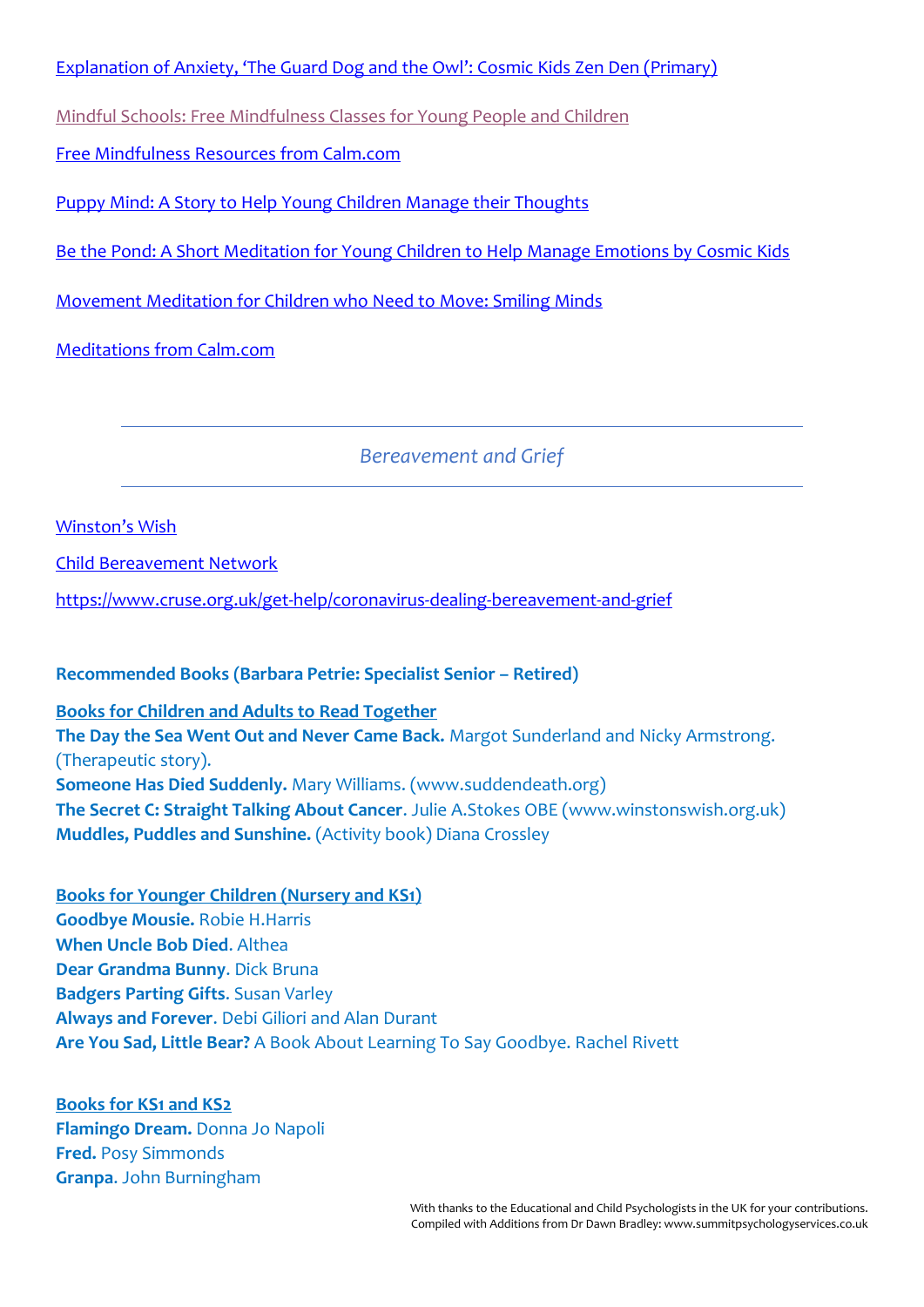**Why Mum?** Catherine Thornton **When Dinosaurs Die: A Guide to Understanding Death**. Laurie Krasny **Saying Goodbye to Daddy.** Judith Vigna

**Books for KS2 and KS3 The Cat Mummy**. Jacqueline Wilson **SAD BOOK.** Michael Rosen **What on Earth Do You Do When Someone Dies?** Trevor Romain **Ways to Live Forever.** Sally Nicholls

**Books for KS3 AND KS4 Double Act.** Jacqueline Wilson **Dustbin Baby**. Jacqueline Wilson **The Charlie Barber Treatment**. Carole Lloyd **The Lost Boys' Appreciation Society**. Alan Gibbons **The Spying Game.** Pat Moon

# *Online Education*

#### Khan Academy

#### [https://www.khanacademy.org](https://www.khanacademy.org/)

Especially good for maths and computing for all ages but other subjects at Secondary level. Note this uses the U.S. grade system but it's mostly common material.

#### BBC Learning – All Key Stages

#### <http://www.bbc.co.uk/learning/coursesearch/>

From language learning to BBC Bitesize for revision. No TV licence required except for content on BBC iPlayer.

#### Futurelearn

#### [https://www.futurelearn.com](https://www.futurelearn.com/)

Free to access 100s of short courses. Mainly for older children and young people of college age. Only pay to upgrade if you need a certificate in your name (own account from age 14+ but younger learners can use a parent account).

#### Seneca

#### [https://www.senecalearning.com](https://www.senecalearning.com/)

For those revising at GCSE or A level. Pages of free revision content. Paid access to higher level material.

#### Openlearn

#### <https://www.open.edu/openlearn/>

Free taster courses aimed at those considering Open University but everyone can access it. Adult level, but some e.g. nature and environment courses could well be of interest to young adults.

#### Blockly

[https://blockly.games](https://blockly.games/)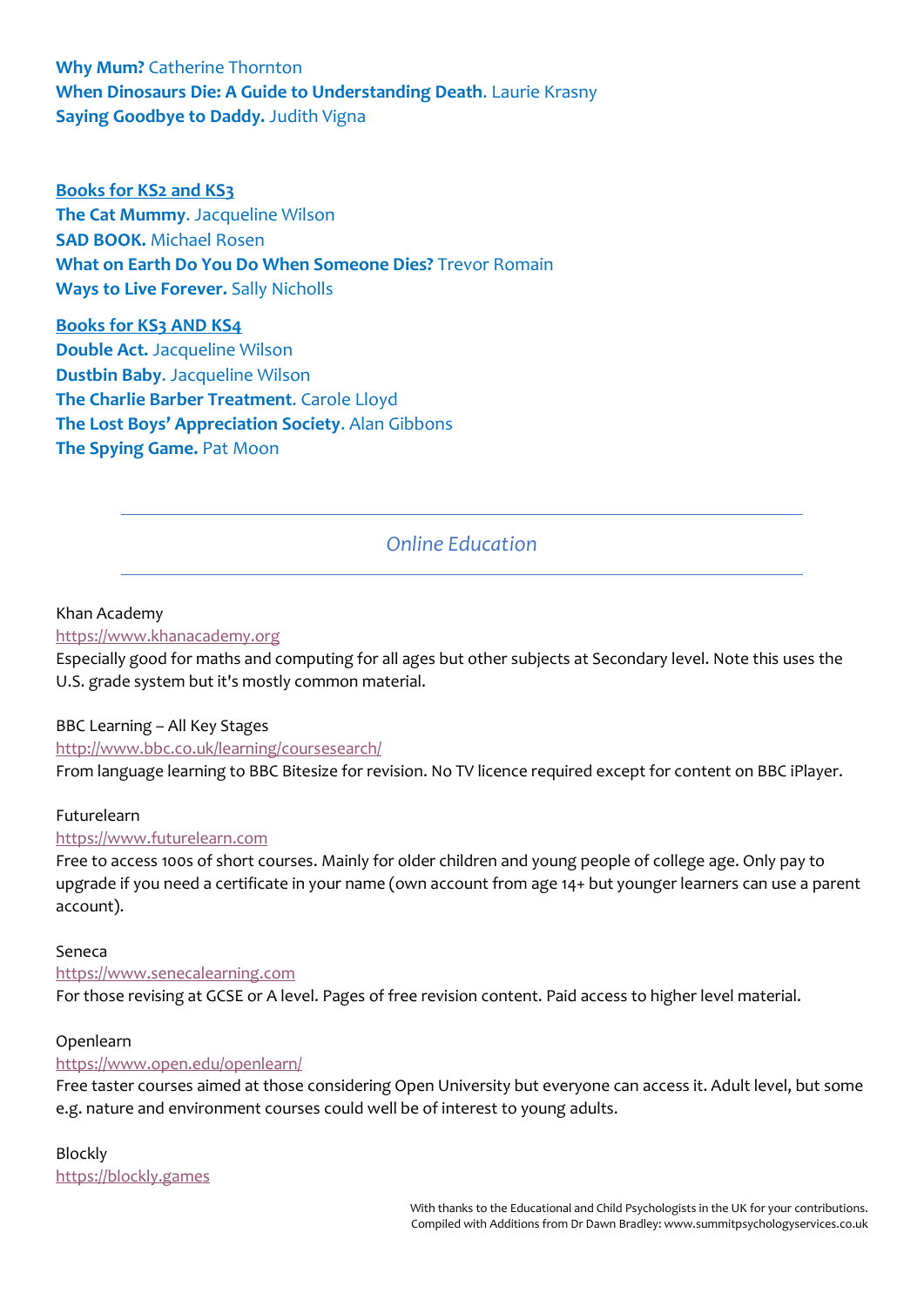Learn computer programming skills - fun and free.

Scratch <https://scratch.mit.edu/explore/projects/games/> Creative computer programming

Ted Ed [https://ed.ted.com](https://ed.ted.com/) All sorts of engaging educational videos

National Geographic Kids <https://www.natgeokids.com/uk/> Activities and quizzes for primary age children

Duolingo [https://www.duolingo.com](https://www.duolingo.com/) Learn languages for free. Web or app.

Mystery Science [https://mysteryscience.com](https://mysteryscience.com/) Free science lessons

The Kids Should See This [https://thekidshouldseethis.com](https://thekidshouldseethis.com/) Wide range of cool educational videos

Crash Course [https://thecrashcourse.com](https://thecrashcourse.com/) You Tube videos on many subjects

Crash Course Kids <https://m.youtube.com/user/crashcoursekids> As above for a younger audience

Crest Awards [https://www.crestawards.org](https://www.crestawards.org/) Science awards you can complete from home.

iDEA Awards [https://idea.org.uk](https://idea.org.uk/) Digital enterprise award scheme you can complete online.

Paw Print Badges [https://www.pawprintbadges.co.uk](https://www.pawprintbadges.co.uk/)

Free challenge packs and other downloads. Many activities can be completed indoors. Badges cost but are optional.

Tinkercad [https://www.tinkercad.com](https://www.tinkercad.com/)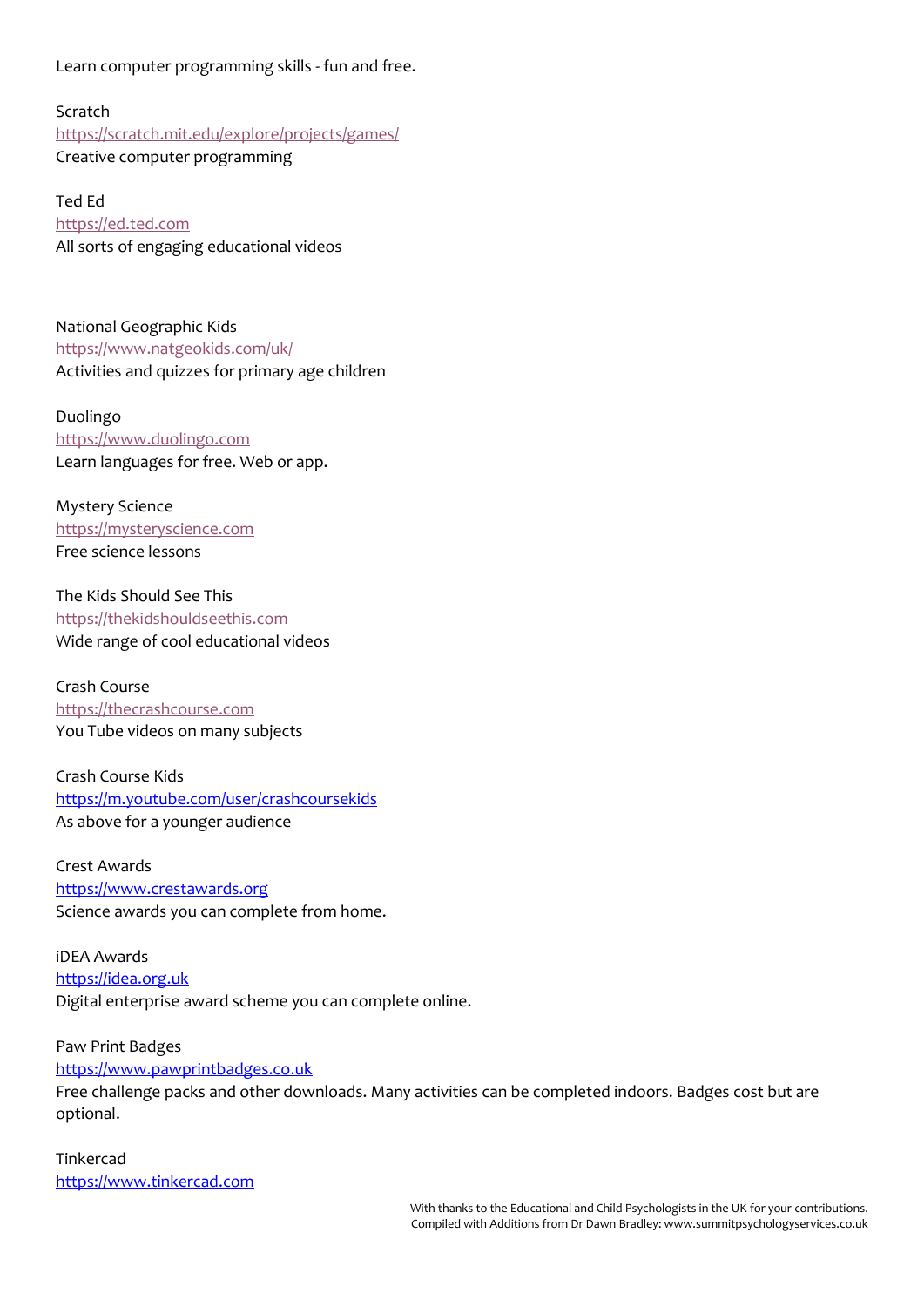All kinds of making.

Prodigy Maths [https://www.prodigygame.com](https://www.prodigygame.com/) Is in U.S. grades, but good for UK Primary age.

Cbeebies Radio <https://www.bbc.co.uk/cbeebies/radio> Listening activities for the younger ones.

Nature Detectives <https://naturedetectives.woodlandtrust.org.uk/naturedetectives/> A lot of these can be done in a garden, or in the forests, if you live in one.

British Council <https://www.britishcouncil.org/school-resources/find> Resources for English language learning

Oxford Owl for Home <https://www.oxfordowl.co.uk/for-home/> Lots of free resources for Primary age

Big History Project <https://www.bighistoryproject.com/home> Aimed at Secondary age. Multi-disciplinary activities.

Geography Games <https://world-geography-games.com/world.html> Geography gaming!

Blue Peter Badges <https://www.bbc.co.uk/cbbc/joinin/about-blue-peter-badges> If you have a stamp and a nearby post box.

The Artful Parent <https://www.facebook.com/artfulparent/> Good, free art activities

Red Ted Art [https://www.redtedart.com](https://www.redtedart.com/) Easy arts and crafts for little ones

The Imagination Tree [https://theimaginationtree.com](https://theimaginationtree.com/) Creative art and craft activities for the very youngest.

Toy Theater <https://toytheater.com/> Educational online games